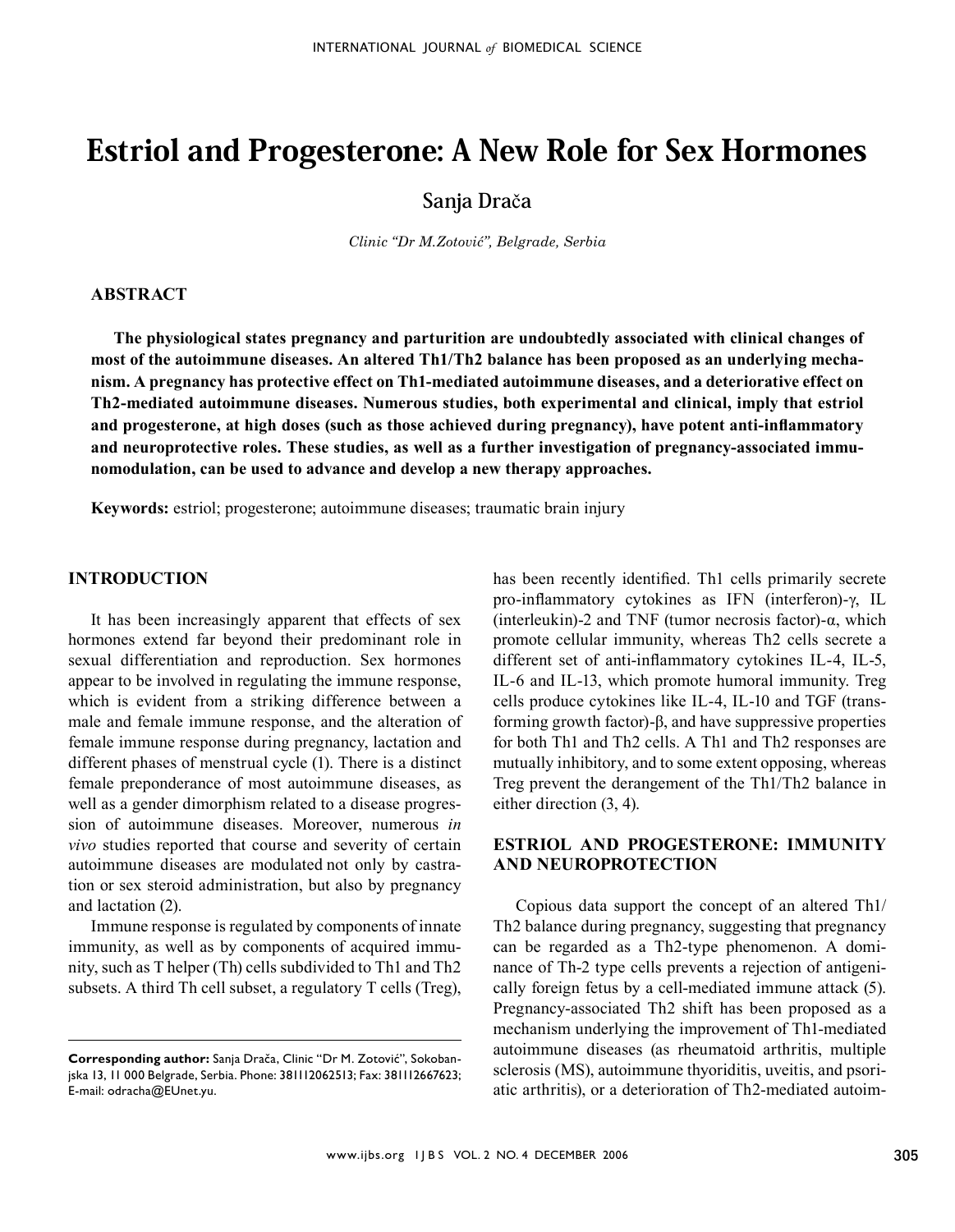mune diseases (as systemic lupus erythematosus).

A remarkable feature of pregnancy is a successful adaptation of woman to enormous endocrine changes as increased production of estrogens, progesterone (PRG), corticosteroids, and numerous protein hormones (some are placental specific and unique to pregnancy) (6). During pregnancy PRG serum level increases by a factor of 4, while estrogen estriol (E3) serum concentration increases by a factor of 20. Normally, E3 is not measurable in serum. E3 is produced principally from  $16\alpha$ -hydroxydehydroepiandrosterone sulfate in the fetal plasma. Its level rises during pregnancy, peaking in the third trimester, and drops postpartum. In the urine of nonpregnant women the ratio of E3 to E1 (estron) plus E2 (estradiol) is approximately 1:1, whereas in the urine of pregnant women the ratio is 10:1 or more. In pregnant women at or near term there is a daily production of about 300 µmol (80 mg) of E3 and 1 mmol (300 mg) of PRG (6).

Estrogens and PRG induce a substantial Th2 shift, most likely at concentrations associated with pregnancy.

The estrogens are known to exert opposing, bimodal, dose-specific effect to immune response. Low levels facilitate a cell-mediated pro-inflammatory immune response, whereas their relatively high levels, such as those achieved during pregnancy, promote an anti-inflammatory Th2 response (7). Studies in the last decade showed that estrogens in high concentrations have a beneficial effect on the experimental autoimmune encephalomyelitis (EAE), a mouse model of chronic relapsing-remitting form of human MS. In a recent EAE study, a long-term treatment of castrated female mice with E3, given at doses corresponding to those seen during late stage of pregnancy, delayed the disease onset even for a longer time than

treatment with E2 (8). Autoantigen myelin basic protein (MBP)-specific T-lymphocyte responses from E3-treated EAE mice are characterized by significantly increased production of cytokine IL-10 (9). Moreover, it has been reported that estriol's ameliorative effect is not genderspecific. E3 treatment decreased the EAE disease severity, as well as pro-inflammatory cytokine production in both females and males (10). Furthermore, in a pilot trial, oral E3 treatment of women with relapsing-remitting MS (RRMS) caused significant decreases in the number of gadolinium-enhancing lesions on brain magnetic resonance imaging (MRI), and significant increases of IL-5 and IL-10 levels. These changes in cytokines correlated with reductions of enhancing lesions on brain MRI (11, 12). In women with secondary progressive MS (SPMS) a lack of treatment effect is believed to support a concept of different immune dysregulation.

Estrogens can display a wide range of neuroprotective activities, including stabilization of neurotransmission, inhibition of apoptosis, and direct antioxidant activities which may be important for defense against oxidative stress (13). Similarly, physiological concentrations of PRG and estrogens, consistent with late pregnancy, are shown to inhibit activated microglia, resident central nervous system (CNS) cells associated with a wide variety of neuroimmunological diseases, including MS. In addition, PRG and estrogens inhibited microglial production of NO (nitric oxide) and TNFα, molecules that can be toxic to myelin-producing oligodendrocytes and neurons (14, 15).

PRG mediates promotion of Th2 response, inducing conversion of Th0 cells into Th2 cells. At concentrations comparable to those present at the maternal-fetal interface PRG induces a development of Ag-specific CD4+

**Table 1.** A summary of experimental and clinical studies on the effects of pregnancy-related sex hormones

- 1. Langer-Gould A et al. Late pregnancy suppresses relapses in experimental autoimmune encephalomyelitis: evidence for a suppressive pregnancy-related serum factor. J. Immunol 2002; 169: 1084.
- 2. Jansson L. et al. Estrogen induces a potent suppression of experimental autoimmune encephalomyelitis and collagen-induced arthritis in mice. J Neuroimmunol 1994; 53: 203.
- 3. Kim S et al. Estriol ameliorates autoimmune demyelinating disease: implications for multiple sclerosis. Neurology 1999; 52: 1230.
- 4. Soldan S et al. Immune modulation in multiple sclerosis patients treated with the pregnancy hormone estriol. J Immunol 2003; 171: 6267
- 5. Sicote N. et al. Treatment of multiple sclerosis with the pregnancy hormone estriol. Ann Neurol 2002; 52: 421.
- 6. Thomas AJ et al. Progesterone is neuroprotective after acute experimental spinal cord trauma in rats. Spine 1999; 24: 2134.
- 7. Roof RL. et al. Progesterone rapidly decreases brain edema: treatment delayed up to 24 hours is still effective. Exp Neurol 1996; 138: 246.
- 8. Wright DW. et al.: Steady-state serum concentrations of progesterone following continuous intravenous infusion in patients with acute moderate to severe traumatic brain injury. J Clin Pharmacol 2005; 45: 640.